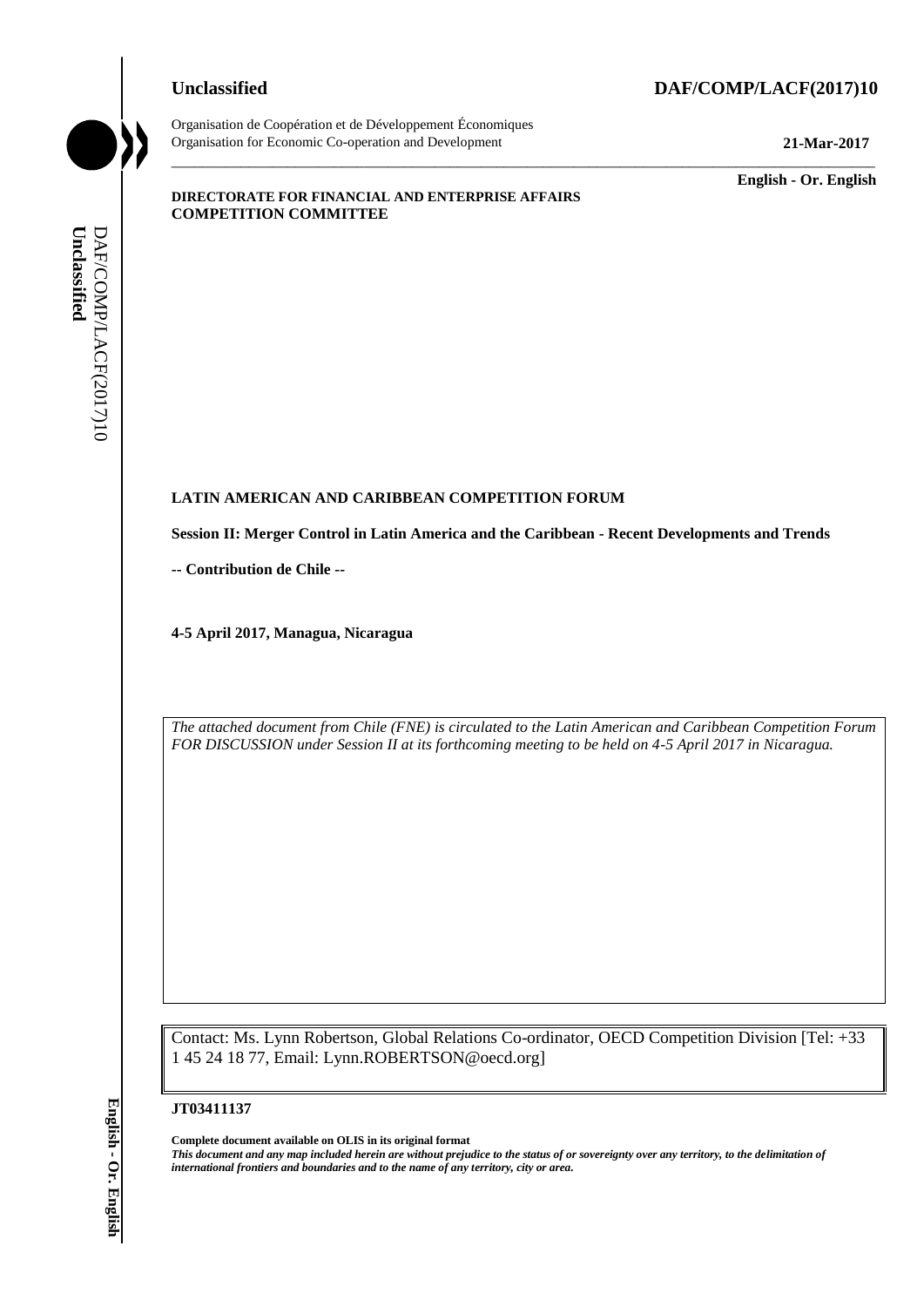# **LATIN AMERICAN AND CARIBBEAN COMPETITION FORUM**







# **15th Latin American and Caribbean Competition Forum 4-5 APRIL 2017, Managua, Nicaragua**

## **Session II: Merger Control in Latin America and the Caribbean – Recent Developments and Trends**

**\*\*\***

#### **-- CONTRIBUTION OF CHILE (FNE) --**

#### **1. Introduction: current legal framework**

1. The legislation governing free competition makes no express reference to controlling transactions that result in concentrations. The FNE [*Fiscalía Nacional Económico*, Office of the National Economic Prosecutor, the competition authority] and the Tribunal for the Defence of Free Competition (TDLC) have pursued control over mergers by using nonbinding standards or "soft law", following the general provisions of the decree law that sets rules for the defence of free competition (DL 211). As the notification of concentration transactions to the competition authorities is optional, the merger control system in Chile can thereby be characterised as semi-voluntary.

2. The TDLC takes decisions on concentration transactions. This is an independent tribunal, separate from the FNE, which is specialised in free competition matters. It consists of five members: three lawyers and two economists. The decisions of the Tribunal may be appealed to the Supreme Court.

3. The parties to a merger, or third parties, may put the transaction directly to the TDLC for consultation. In these cases, the FNE must issue a formal, non-binding opinion on the transaction.

4. Alternatively, the FNE may launch an investigation at its own initiative, or after having been notified by the parties. The FNE's investigation may end with a (i) consultation before the TDLC, (ii) an out-of-court agreement between the FNE and the parties, which must then be approved by the TDLC, or (iii) authorisation to proceed with the transaction. If the parties decide to notify the transaction to the FNE voluntarily, that agency is required to issue an opinion within 60 days. This provision has been welcomed by private parties.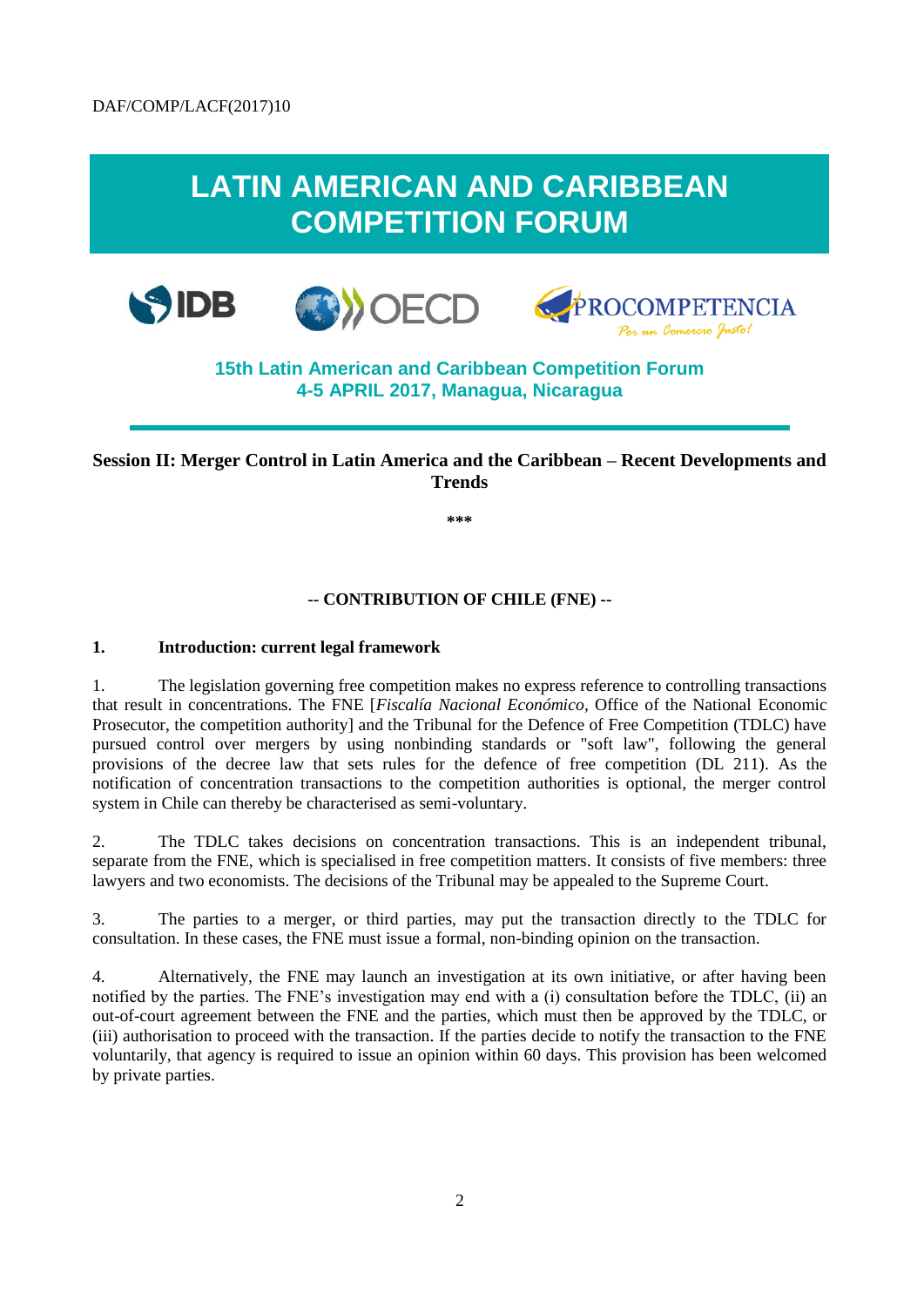### **2. Merger control in practice**

5. In the current legal context, the FNE has taken a proactive stance in detecting and analysing transactions that could potentially have adverse effects in Chile. The parties to mergers, and their legal advisors, have been paying increasing attention to the practices followed by the FNE, and as a result a growing number of transactions have been notified over the course of the years.

6. This practice has also been motivated by the use of a more efficient system of conciliation for the adoption of remedies, the purpose of which is to discourage anticompetitive conduct and avoid costly and time-consuming litigation. Under this alternative, the parties negotiate mitigation measures with the FNE and the resulting settlement is submitted to the TDLC for approval. Parties have tended to opt for this alternative, recognising that standard proceedings before the TDLC can run on for more than a year, on average, while it typically takes between four and six months to reach an out-of-court agreement with the FNE and have it approved by the TDLC.

7. Although the competition authorities in Chile have overcome many of the obstacles posed by the current legal framework, the high levels of market concentration in all productive sectors of the economy, together with the growing number of cases involving abuse and cartels, has shown the need for a comprehensive legal reform that will address a number of matters, including the introduction of a compulsory notification system. Thus, there is now a consensus on the need to reform our merger control system. The coexistence of different general procedures leads to inefficiencies and lack of certainty. In this context, the OECD report on merger control in Chile, published in 2014,<sup>1</sup> recommended among other things that legislation should include a special two-stage procedure for mergers that would involve a substantive test for merger review, and ensure that the process is effective.

8. The government took these recommendations on board and set out to replace the existing voluntary system by a compulsory system for concentration transactions in excess of certain thresholds. In 2015, a reform bill was presented to Congress. After lengthy negotiations in the Senate and the Chamber of Deputies, the bill was finally approved in July 2016. The FNE was present at the discussion of each article, requiring 23 visits to Congress devoted exclusively to discussion of the law. This commitment was rewarded with the granting of various powers and responsibilities, including measures to increase fines (so as to make them effectively dissuasive), to criminalise hard-core cartels, to authorise market studies, and to prohibit interlocking.

#### **3. The new merger control law**

9. In the area of merger control specifically, the legal reform establishes a system of compulsory notification for transactions that exceed the thresholds defined by the FNE. Once the transaction has been notified to the FNE, the agency will have 10 working days to review the background that has been provided and, if appropriate, to declare the notification complete. If this is the case, the investigation is formally triggered. The reform also provides for the possibility of a simplified notification mechanism, when certain criteria are met. The Ministry of Economy, Development and Tourism has regulated the said mechanism, making it applicable to transactions that present no overlap in any relevant market, or to those cases in which the overlap does not exceed certain market share thresholds<sup>2</sup>.

 $\mathbf{1}$ 

<sup>1</sup> Available at: [http://www.oecd.org/daf/competition/chile-merger-control-2014.htm.](http://www.oecd.org/daf/competition/chile-merger-control-2014.htm)

<sup>2</sup> Available at: [http://www.participacionciudadana.economia.gob.cl/consultas-ciudadanas](http://www.participacionciudadana.economia.gob.cl/consultas-ciudadanas-virtuales/reglamento-que-detalla-los-antecedentes-que-deben-acompa%C3%B1arse-al)[virtuales/reglamento-que-detalla-los-antecedentes-que-deben-acompa%C3%B1arse-al.](http://www.participacionciudadana.economia.gob.cl/consultas-ciudadanas-virtuales/reglamento-que-detalla-los-antecedentes-que-deben-acompa%C3%B1arse-al)